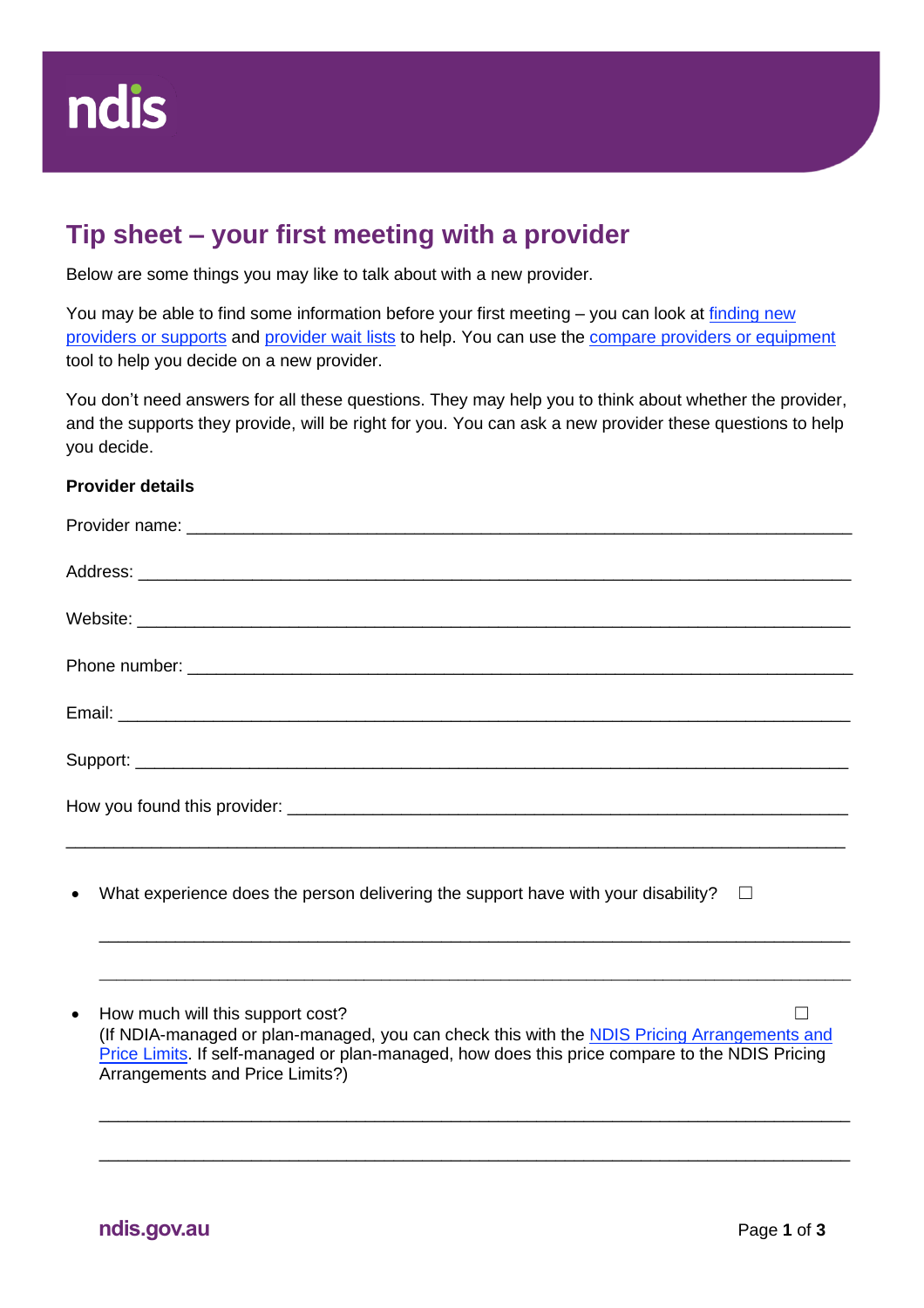

| Are there other costs you need to know about, like travel costs or report writing costs?                                                                                  |                                                                                    |
|---------------------------------------------------------------------------------------------------------------------------------------------------------------------------|------------------------------------------------------------------------------------|
| Can the provider work with you when you need them to?                                                                                                                     |                                                                                    |
| How can this support help you?                                                                                                                                            |                                                                                    |
| What do you need to bring to each session? Where will the sessions be held?                                                                                               |                                                                                    |
| How often will the provider complete a review with you about whether the support is helping you?<br>Will the provider write a report on progress and outcomes? How often? |                                                                                    |
| Does the provider/individual therapist understand NDIS processes?<br>(for example, forms, reports, payment processes)                                                     |                                                                                    |
|                                                                                                                                                                           | If self-managed, how do you pay the provider? Do they send an invoice and receipt? |